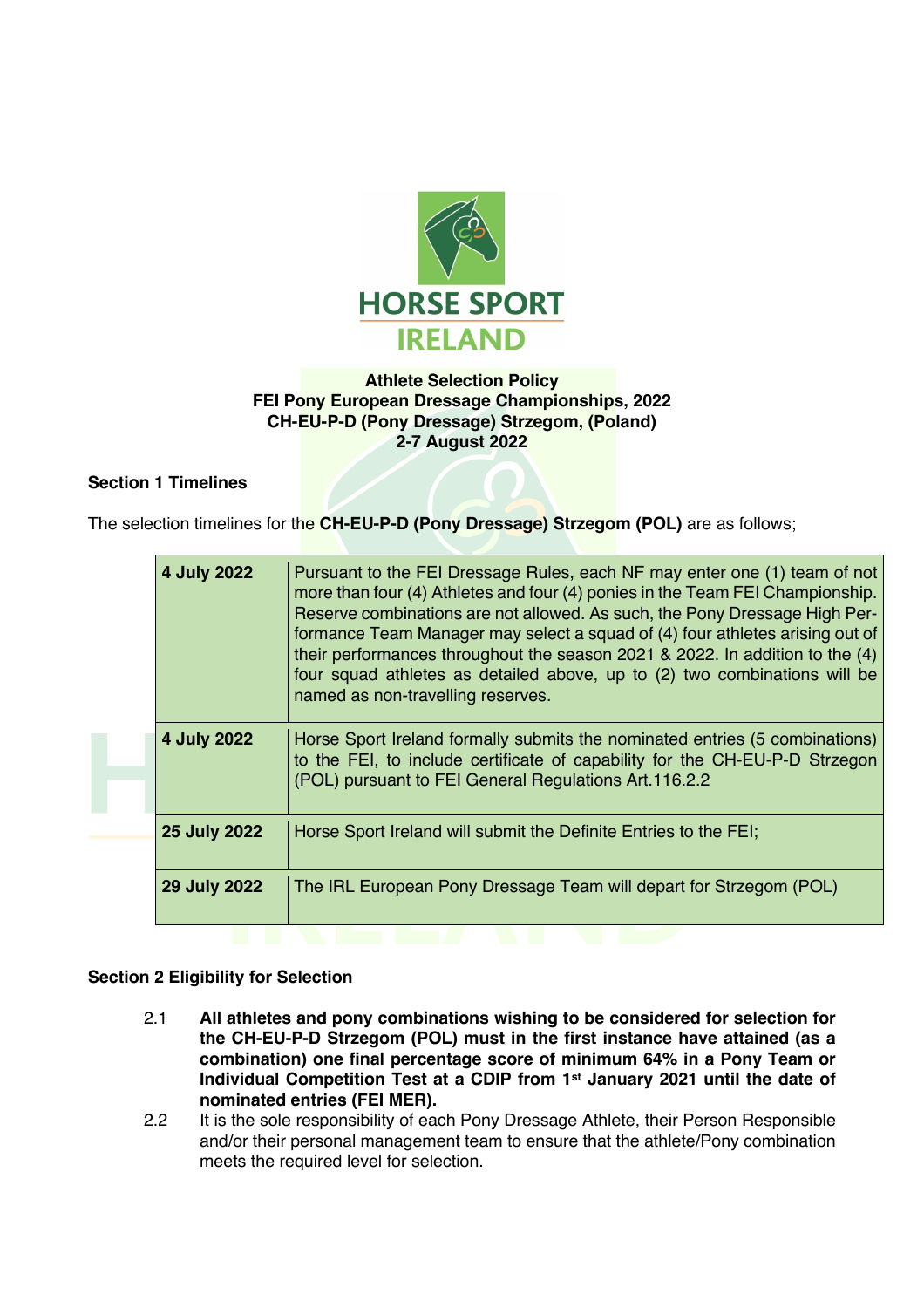- 2.3 Thereafter, Pony Dressage Athletes, their Person Responsible and/or their personal management team should be mindful that the criteria as stated above, is only a **MIMI-MUM** requirement. Please refer to Section V below.
- 2.4 An Athlete may compete as a Pony Rider from the beginning of the calendar year in which he reaches the age of 12 until the end of the year in which he reaches the age of 16.
- 2.5 All Pony athletes must be registered as IRL athletes for 2022, notwithstanding Art. 119.3.1 of the FEI General Regulations, 2022 which states that a 'A minor athlete who is a citizen of more than one country can choose each calendar year in which he wishes to represent'.
- 2.6 Pony Owners must ensure that their Pony holds a Lifetime Certificate or is within the FEI Pony Measuring Transition System. To check status, please confer with the FEI Database.

# **Section 3 Responsibilities**

- 3.1 It is the sole responsibility of all Pony Dressage Athletes, their Parent/ Guardian and/or their personal management team to be fully cognisant of the current FEI Rules for Dressage and the **FEI Clean Sport policy**.
- 3.2 It is the responsibility of each Pony Athlete, their Person Responsible and/or their personal management team to be fully cognisant of the FEI Veterinary Regulations, including but not limited to Chapter IX, Pony Measuring.
- 3.3 Athletes must strictly abide by the principles of the following:
	- i. FEI General Regulations;
	- ii. FEI Code of Conduct for the Welfare of the Horse;
	- iii. **HSI & FEI Equine Anti-Doping Rules and Equine Controlled Medica**tion Rules and the Human Anti-Doping Rules as set out by the FEI and Sport Ireland;
	- iv. **Horse Sport Ireland General Rules and Policies;**
	- v. The Horse Sport Ireland *'Athlete Code of Conduct'* and act in a manner that does not bring Team Ireland Equestrian into disrepute, please see **Appendix 1** attached;
	- vi. The Horse Sport Ireland *'Social Media Policy'*, please see **Appendix 2** attached;
- 3.4 Prompt communications with the Pony Dressage High Performance Team Manager, Team Veterinarian and Horse Sport Ireland in relation to the High-Performance Youth Dressage Programme are required throughout the season;
- 3.5 Athletes must show a commitment to personal fitness and professional behaviour;
- 3.6 All Athletes selected will be required to wear the official HSI Team Ireland Equestrian kit while participating at the CH-EU-P-D Strzegom (POL)
- 3.7 One of the goals of the Horse Sport Ireland High Performance Youth Dressage Programme is to build a good team spirit within the squad.

# **SECTION IV VETERINARY**

- 4.1 The Pony Dressage High Performance Team Manager and/or Horse Sport Ireland can request that a Pony be made available for inspection by the Team Veterinarian or an appointed Veterinarian at any time. Athletes must comply with this request.
- 4.2 Athletes must notify the Pony Dressage High Performance Team Manager of any change in their horse's health status or of any veterinary issues when they first become apparent.
- 4.3 The Pony Dressage High Performance Team Manager and/or Horse Sport Ireland can send the Team Veterinarian or an appointed Veterinarian to take a blood and/or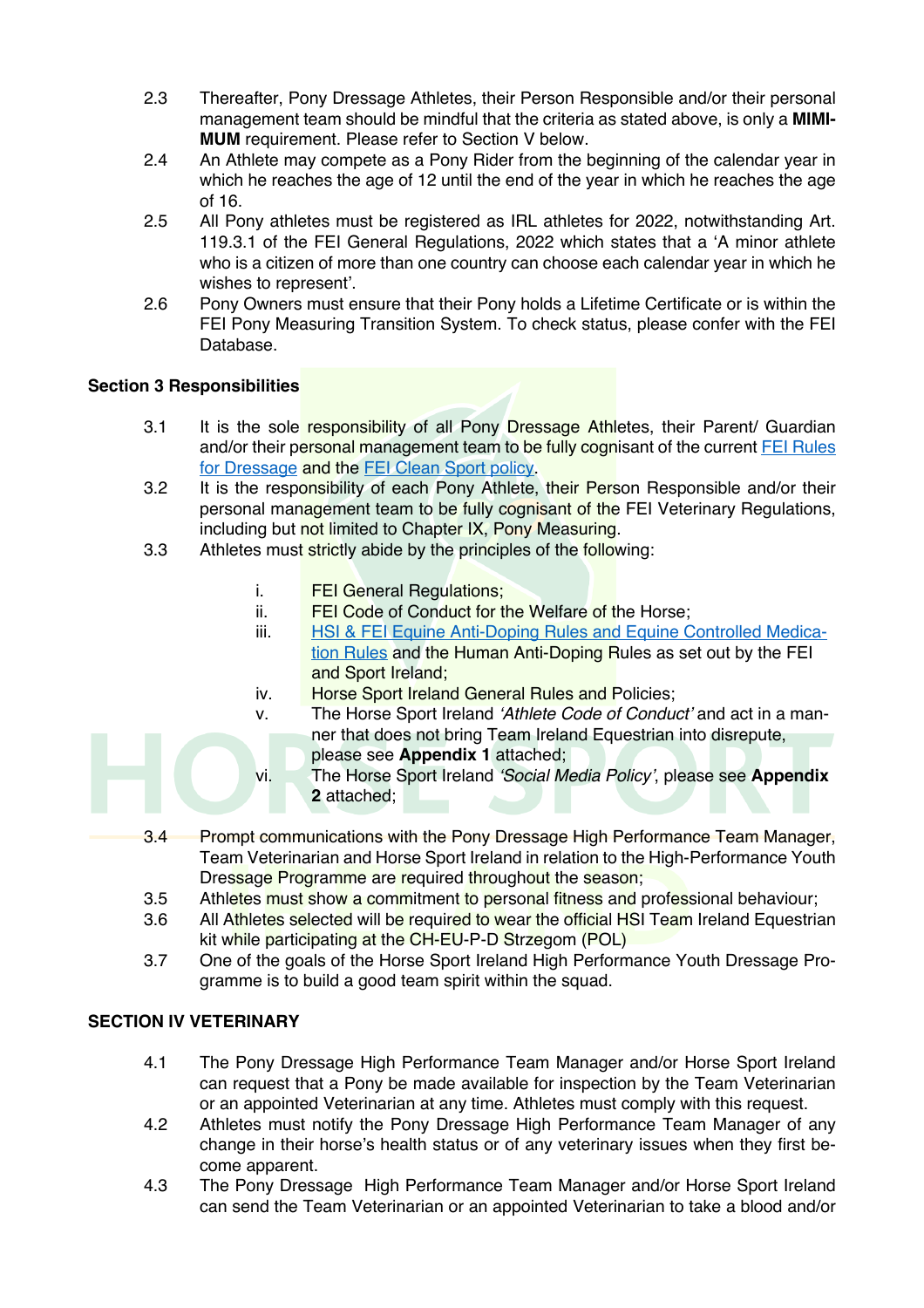urine sample from a horse at any time, for the purposes of testing for prohibited substances, and/or as part of an assessment of the horse's well-being.

- 4.4 Athletes (at their own expense) shall make available, upon the request of the Team Veterinarian or an appointed Veterinarian, the veterinary records of Ponies being considered for selection. In addition, athletes, (at their own expense), shall be responsible for supplying any follow-up diagnostic information requested by the Team Veterinarian for Ponies being considered for selection. Athletes, (at their own expense), are to consider any treatment prescribed by the Team Veterinarian, in consultation with the Ponies regular Private Treating Veterinarian. Failure to comply with any request of the Team Veterinarian or an appointed Veterinarian may result in the removal of the athlete/Pony combination from selection by the Pony Dressage High Performance Team Manager.
- 4.5 Each athlete will be required to keep a logbook for their Ponies in which they must record all products, treatments, supplements used on or given to their horse from selection date **4 July 2022** until the first vet inspection on 2 **August 2022.** The Team Veterinarian will be entitled to view this logbook at any time. Athletes are required to submit this logbook together with the Medication and Anti-Doping Control Declaration **(Appendix 3)** to the Team Veterinarian on or before **11 July 2022** in line with Rule 8.12 of the Horse Sport Ireland General Rules.
- 4.6 In the event that treatments and medications are necessary subsequent to the submission of the logbook, express approval is required from Team Veterinarian and the Pony Dressage High Performance Team Manager. This is a mandatory requirement to ensure that squad Ponies are managed appropriately within the pre-competition window and before departure.
- 4.7 For the purposes of section IV, the Pony Dressage High Performance Team Manager reserves her right to remove an athlete combination from selection, where the athlete does not comply with any of the above veterinary requests or the pony is deemed unsound by the Team Veterinarian to travel and compete at the CH-EU-P-D Strzegom (POL). The decision of the Pony Dressage High Performance Team Manager on advice from the Team Veterinarian is final.

# **SECTION V SPECIFIC SELECTION CRITERIA**

- 5.1 Pursuant to the 2022 FEI Dressage Rules, a team of four (4) athlete/horse combinations are authorised to take part in the CH-EU-P-D **Strzegom (POL)**.
- 5.2 **All four squad** places shall be selected by the Pony Dressage High Performance Team Manager in her sole and absolute discretion to achieve the best possible result at the CH-EU-P-D Strzegom (POL). In order to retain a squad place for the CH-EU-P-D athletes who have achieved a final score of minimum **66%** in either the team or individual test at a CDIP between 01/07/2021 and 04/07/2022 will be considered eligible for selection.

### **General Measures**

- 5.3 Without in anyway limiting the discretion of the Pony Dressage High Performance Manager, the following measures will be considered in the context of the selection of **all four** squad places, this follows the minimum stated criteria noted at Section II above.
- 5.4 Further, the below measures will also be considered when selecting the 2 athlete/Pony combinations that will be named as non-travelling reserves in order. All reserves selected should be available (if necessary) to step into the squad up until the departure date for the Championships.
- 5.5 In assessing the performances of combinations, the Pony Dressage High Performance Team Manager will consider the following competition measures: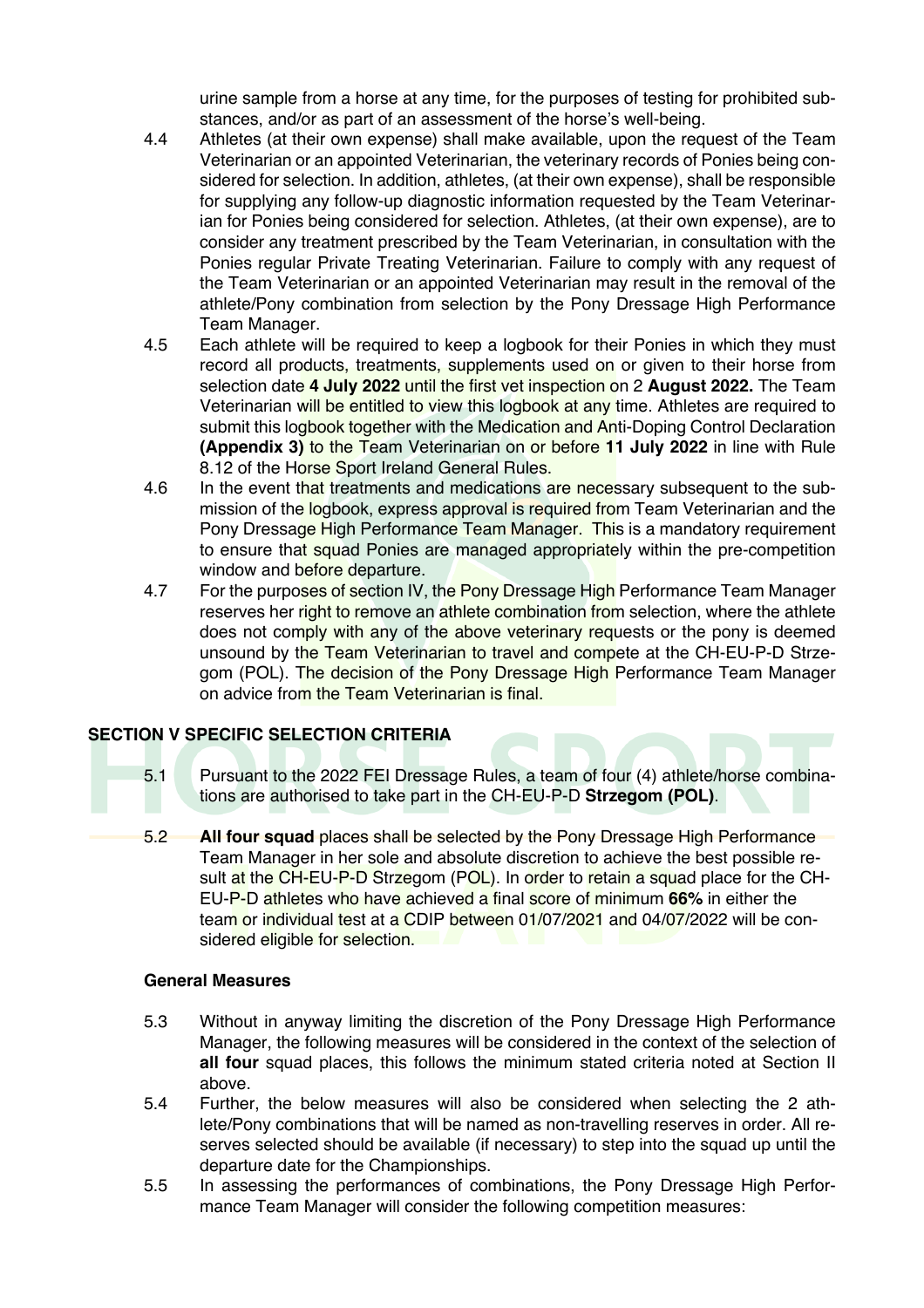- i All competitions national and international in 2021 and 2022 and the scores achieved in each class.
- ii. In addition, the HPM will nominate **two mandatory selection events** to performance test the athletes prior to the selection date of 4th July 2022. These events will determine current form and fitness of the combinations.
- iii. Team and individual tests to be ridden from memory, without a whip.
- iv. The final placing of the Combinations (note that the score and the placing of each Combination will be considered but do not automatically position one Combination above another for selection purposes).
- v. Pony Athletes based outside of Ireland will compete at designated key events as identified by the Dressage High Performance Youth Team Manager.
- 5.6 In assessing the performance of combinations, the Pony Dressage High Performance Team Manager will give consideration to competition measures as noted above combined with the following general measures. These general measures include, but are not limited to:
	- 1. the suitability of the Combination with regard to the likely characteristics of the arenas at CH-EU-P-D and for the unexpected conditions of the CH-EU-P-D (taking into account the objective of the team and individual competition);
	- 2. the ability of the Athlete and his/her support team to operate and perform in a FEI championship environment which is highly regulated & pressurised;
	- 3. the ability of the Athlete and/or support team to contribute towards an effective team and winning orientated environment;
	- 4. the overall balance of the Combinations that have been selected;
	- 5. the ability and experience of the Combination to compete successfully at the highest level of international competition;
	- 6. demonstrated experience and/ or success at Championship level; the ability, or potential ability, of a Pony and/or Athlete to perform under the stress and pressure of a FEI Championships;
	- 7. the ability of the Athlete, their person responsible and/or their personal management team to prepare their Pony to peak condition for a major campaign, such as the FEI Championship;
	- 8. consistency of performance and the likelihood of a suitable performance to contribute towards a team medal outcome may be a consideration;
	- 9. exceptional ability of a Combination (and the potential to achieve an individual medal) may be a consideration and may, in the Pony Dressage High Performance Manager's sole discretion, place a Combination with less experience or consistency ahead of another Combination;
	- 10. Strong commitment to the Horse Sport Ireland Youth Dressage High Performance Programme;
- 5.7 Athletes should note that where a squad place is secured, this place is wholly dependent on the athlete/pony combination **maintaining fitness, form and soundness.**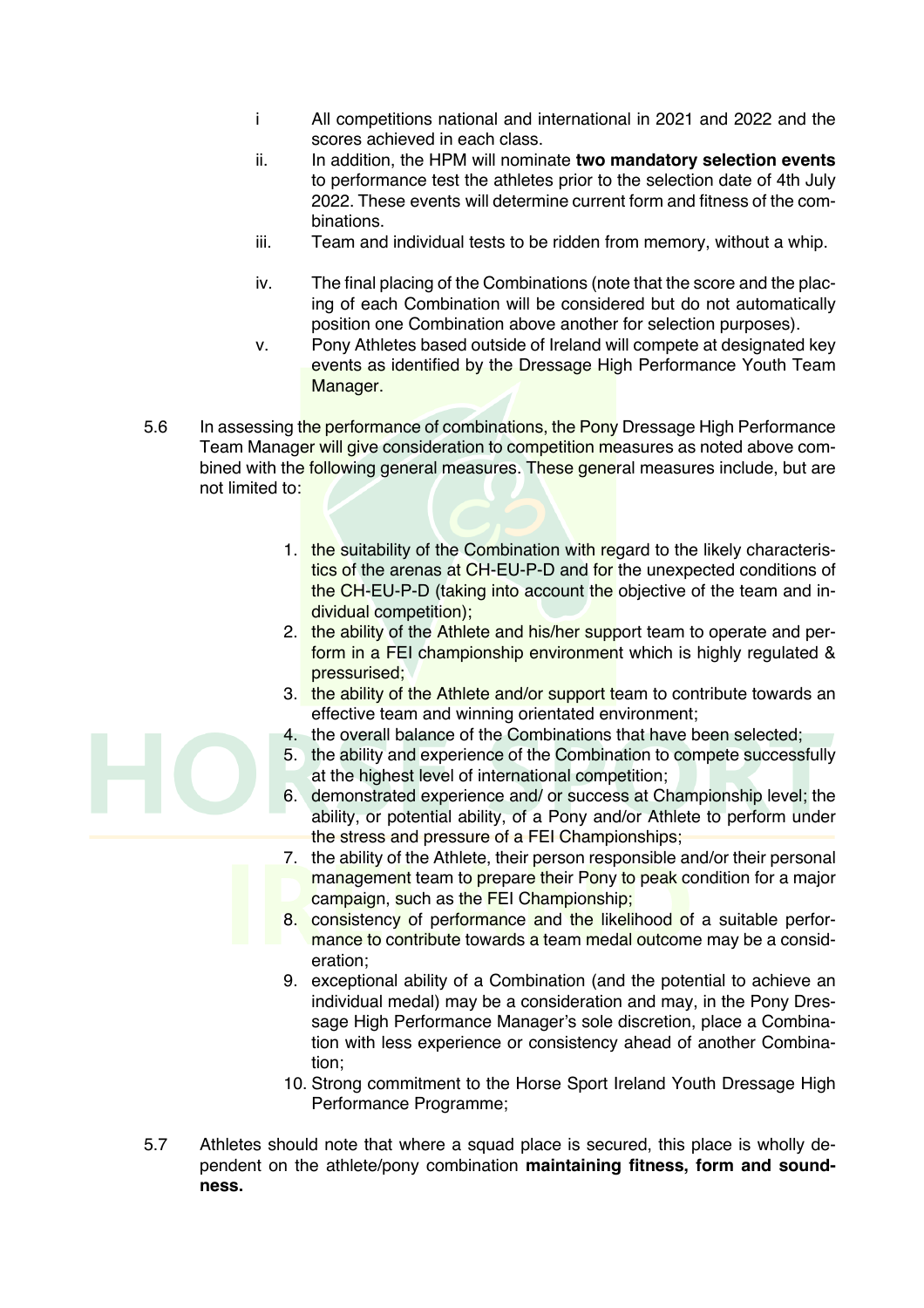- 5.8 The soundness of the Pony to meet the challenges of competing and travelling to the CH-EU-P-D **Strzegom (POL)** will be a significant factor in any selection decision. Athletes must keep the Pony Dressage High Performance Team Manager fully briefed on any health or soundness issues the pony may have both historically and throughout the selection period. From 4 **July 2022** all selected squad members must immediately inform the Pony Dressage High Performance Team Manager and Team Veterinarian of any illness or injury (however minor). Where it becomes apparent that a squad Pony is unsound, and/or that there was a non-disclosure relating to soundness, the Pony Dressage High Performance Team Manager reserves the right to remove that combination from the squad with immediate effect. The decision of the Pony Dressage High Performance Team Manager on advice from the Team Veterinarian is final.
- 5.9 Prior and subsequent to selection, the Pony Dressage High Performance Manager may undertake regular evaluations as to the combination's standard of fitness, their progress in training, their preparedness for the competition and their form (as a combination and on other ponies). Any advices provided by the Team Veterinarian, support personnel may be utilised by the Pony Dressage High Performance Team Manager, where required. However, such evaluations shall be discretionary on the part of the Pony Dressage High Performance Team Manager.
- 5.10 Furthermore, the Pony Dressage High Performance Manager shall have the authority to remove a selected pony/athlete combination from the squad or as a reserve, where the selected pony and/or athlete has not maintained their fitness, standard of performance, form or any other performance related matter in which the HPM considers important, which is not a standard comparable to that exhibited so as to gain selection to represent Ireland at the CH-EU-P-D **Strzegom (POL)**.
- 5.11 High Performance Squad training will be held at various times and dates throughout the season. Once the squad has been selected after 4 July 2022 training will commence for those four (4) squads athletes, which is mandatory unless expressly excused by the Pony Dressage High Performance Team Manager.

# **SECTION VI FORCE MAJEURE**

- 6.1 In considering the performances of athletes at events or other attendances in line with this policy, the Pony Dressage High Performance Team Manager may, in her discretion, give weight to extenuating circumstances.
- 6.2 For the purposes of section 6.1 above, extenuating circumstances means an inability to compete, or perform at an optimum level arising from:
	- i. Injury or illness.
	- ii. Bereavement or personal misfortune, and/or;
	- iii. Any other factors reasonably considered by the Pony Dressage High Team Performance Manager to constitute extenuating circumstances.
- 6.3 Athletes unable to compete at events, trials or other attendances required under this policy must advise the Pony Dressage High Performance Team Manager by email of this fact and the reasons thereof as soon as practicable after the extenuating circumstances arise.
- 6.4 In the case of injury or illness, athletes may be required to undergo a medical examination by a doctor or doctor (s) nominated by Horse Sport Ireland. The Pony Dressage High Performance Team Manager reserves her right to remove an athlete where the designated medical officer deems the athlete unfit to compete, at the level which resulted in their selection for the CH-EU-P-D.
- 6.5 A decision in each case of extenuating circumstances will be made by the Pony Dressage High Performance Team Manager on a case-by-case basis.

### **SECTION VII REMOVAL OF ATHLETES**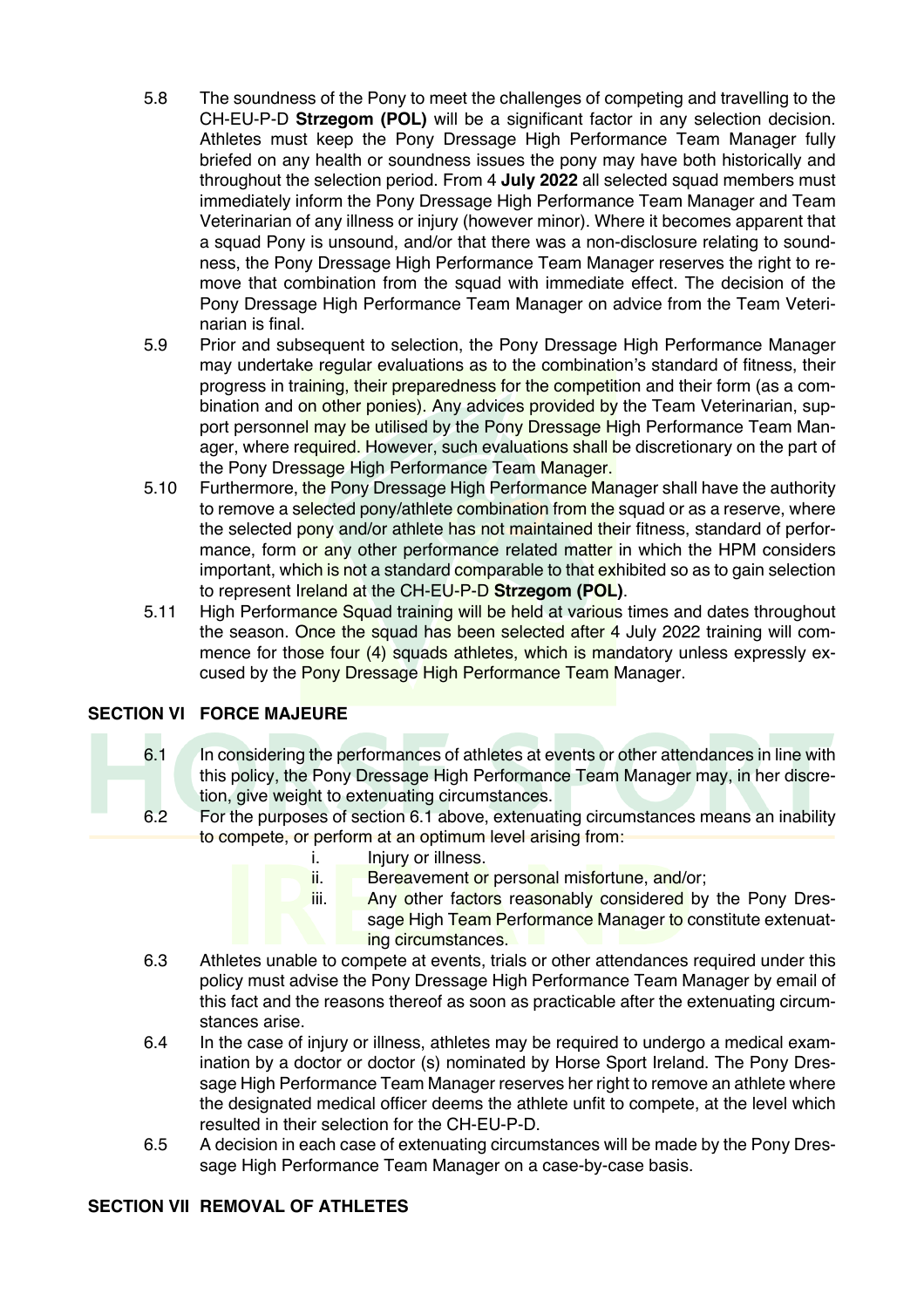- 7.1 An athlete shall be removed from squad selection (individual or team), non-travelling reserve selection, FEI Nominated Entries and/or FEI Final Entries by the Pony Dressage High Performance Manager pursuant clause 4.7, 5.8, 5.20, 6.4 above.
- 7.2 An athlete may be removed from squad selection (individual or team), non-travelling reserve selection, FEI Nominated Entries and/or FEI Final Entries for any of the following reasons:
	- i. Notification of an adverse analytical finding following on from testing pursuant to the FEI & HSI Equine Anti-Doping Rules and Equine Controlled Medication Rules & FEI & Sport Ireland Human Anti-Doping Protocols;
	- ii. Violation of the FEI & HSI Equine Anti-Doping Rules and Equine Controlled Medication Rules & FEI & Sport Ireland Human Anti-Doping Protocols.
	- iii. Violation of the FEI Hypersensitivity Protocol;
	- iv. Violation or alleged violation of the FEI Sport Rules and Regulations, HSI General Rules and/or Policies;
	- v. Violation or alleged violation of the HSI Code of Conduct;
	- vi. Any action which could damage the reputation of the Sport or the Country;
	- vii. Where the Team Veterinarian designates the Pony unsound, unfit, unwell to travel and compete at the EU-CH.
- 7.3 The decision of Pony Dressage High Performance Team Manager is final and binding.

# **SECTION VIII DISCLAIMERS**

- 8.1 These procedures are based on FEI General Regulations, applicable FEI Sport Rules, Dressage Ireland Rules as presently known and understood. However, Horse Sport Ireland enjoys exclusive jurisdiction over this Selection Policy. This Selection Policy is based on the latest information available to HSI. However, the selections are always subject to unforeseen, intervening circumstances, and realistically may not have accounted for every possible contingency.
- 8.2 As such, this policy can be amended at any time by Horse Sport Ireland. Horse Sport Ireland reserves the right to amend or change the Selection Policy where necessary at any time in order to fulfil the objective of the Selection Policy. In the event, that Horse Sport Ireland is of the opinion, that such an amendment is necessary as a result of any change in governmental advice related to Coronavirus and in any of the above stated rules, regulations and agreements, to give effect to the policy following discovery of a drafting error or oversight or for any other reason determined to be in the best interests of Horse Sport Ireland. Horse Sport Ireland shall not be responsible or liable in any way to anyone as a result of any such amendment.

Any queries with regard to the above athlete selection policy can be directed to the Pony Dressage High Performance Team Manager, Anne Marie Dunphy adunphy@horsesportireland.ie or Susann Tschoerner Dressage HP Executive stschoerner@horsesportireland.ie

ENDS

### **Appendices Schedule**

| Appendix 1 | Athlete Code of Conduct |
|------------|-------------------------|
|            |                         |